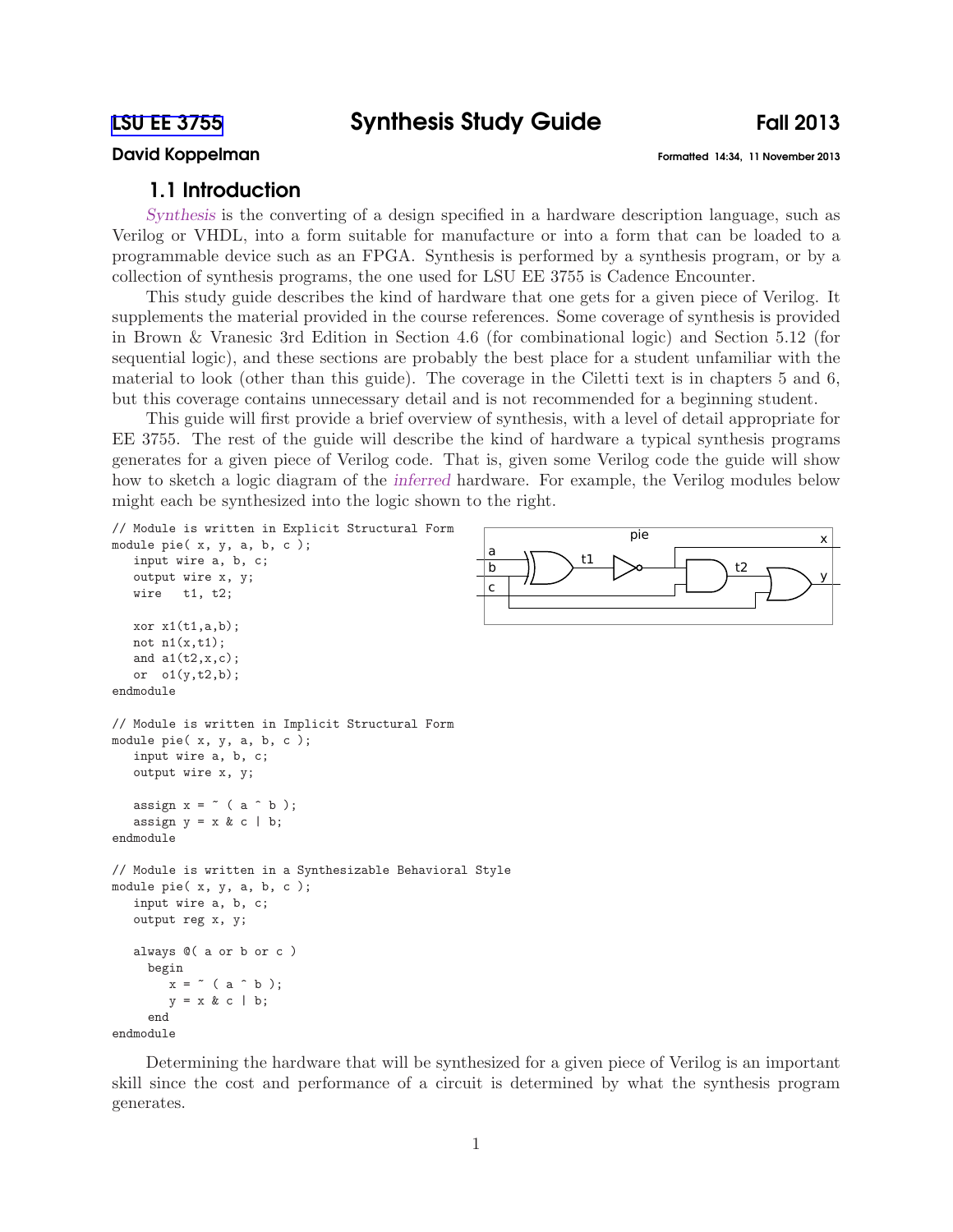One might wonder: Why is this hard? Afterall, Verilog is a hardware description language. Actually, Verilog is two languages in one. Verilog written in an explicit structural form describes exactly how components are interconnected. So the synthesis program (at least after the initial inference step, explained below) generates exactly what it read. But Verilog is also a simulation language, in which you can describe what hardware will do by writing behavioral code. Though behavioral code describes what a circuit will do, it does not describe what components are needed to do it. The last module above uses behavioral code.

The Verilog language describes exactly what behavioral code should do during simulation. The language says nothing about what kind of hardware corresponds to the behavioral code.

All this suggests that one should use explicit structural code for designing hardware and behavioral code for writing testbenches (a module that tests other modules by providing inputs to those modules and verifying that their outputs are correct). The problem is that explicit structural code is tedious to write, so synthesis programs have been developed which can synthesize hardware from behavioral code. They do this by inferring the hardware that corresponds to some piece of Verilog behavioral code.

Current synthesis programs cannot infer hardware for any behavioral code. The behavioral code must follow certain rules, and we will call such code synthesizable behavioral code. These rules are defined by the synthesis programs, they are not part of the Verilog standard. Each synthesis program has different rules but there is a great deal of commonality.

This guide will describe rules which work for the Cadence Encounter synthesis program and the rules should work for many other synthesis programs. The guide only describes enough for EE 3755 students, it is not a thorough treatment of the topic.

## 1.2 Overview and Terminology

For purposes of designing hardware Verilog (and other HDLs including VHDL) code is written in different styles. A style is a set of rules specifying how the code can be written. In the explicit structural style code cannot contain behavioral code (code following an always or initial) and it cannot contain continuous assignments (assign statements). Such modules only consist of instantiations of other modules and primitives. Code in the implicit structural style cannot contain behavioral code but can contain continuous assignments. Code in a synthesizable behavioral style can contain behavioral code but must follow certain rules, which are described in this guide.

A primitive gate is a gate recognized by Verilog. Examples include and, and xor. A technology module is a module which has been identified as a component in the target technology. For example, INVX1, is a NOT gate defined in the OAU technology library.

Two important kinds of programs for reading HDL code are simulators and synthesis programs. The Verilog code tells the simulator how to determine the values on wires (and registers, etc) over time, and it also directs the simulator to print messages, write files, and so on. Simulators are run to verify the correctness of the design. A synthesis program reads the HDL and applies several passes to convert the HDL into a manufactureble form.

The following is a simplified description of synthesis, describing the steps which we will focus on in this class.

The starting point for synthesis is an HDL model of the design (which might consist of a file or files of Verilog code) which has already been debugged using simulation tools.

The first step is inference. In the inference step the HDL is converted to an explicit structural form. In explicit structural form the design uses only primitive gates, technology modules, or modules that themselves are in explicit structural form. For the pie example above inference is a straightforward process, but for other code things aren't so simple. Understanding how inference works is important and the primary purpose of this study guide.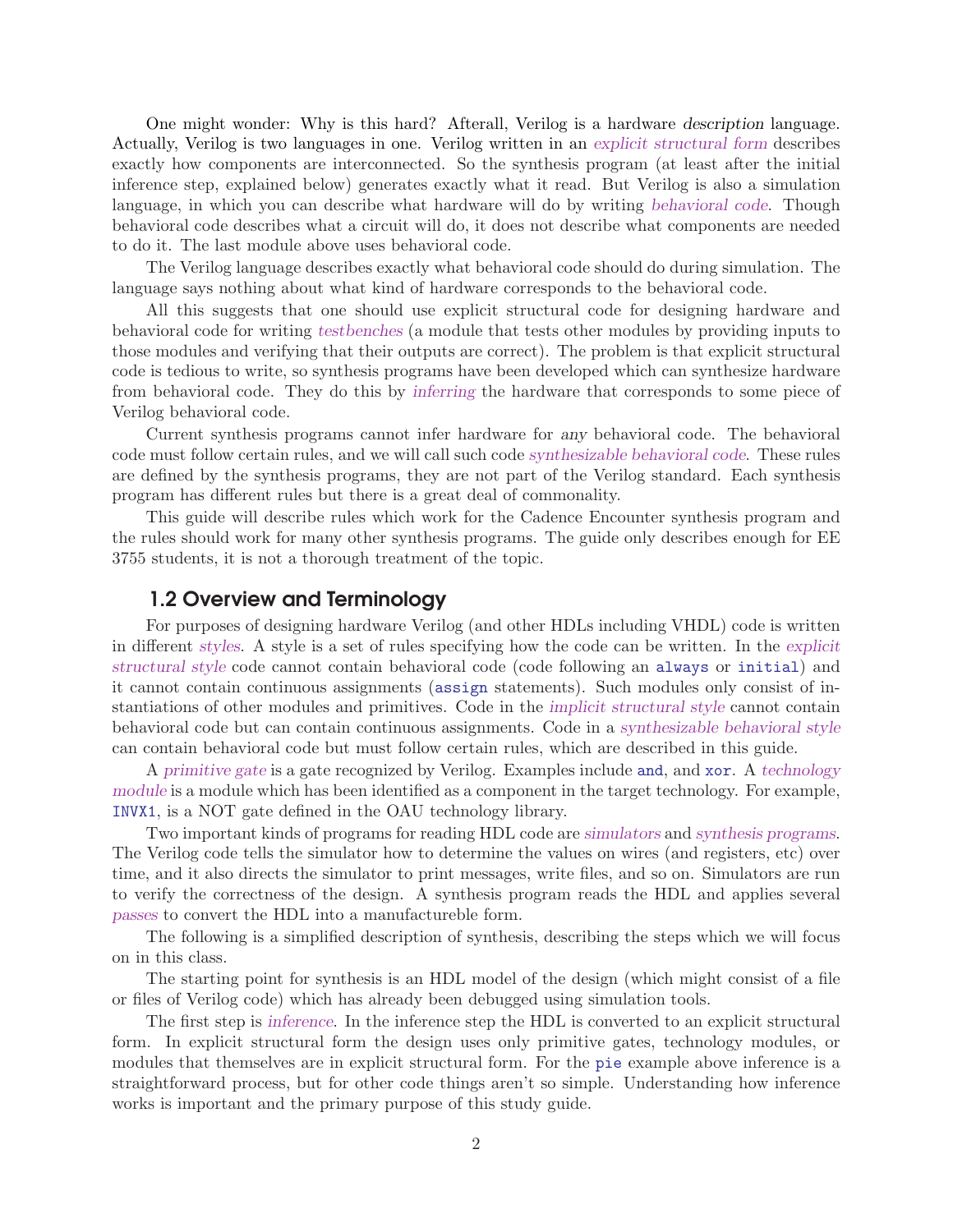The next step is optimization. The goal of the optimization step is to reduce the area of the design, improve the speed of the design, or achieve some other goal. Optimization may be repeated several times.

After optimization the synthesis program will perform technology mapping. The goal of technology mapping to replace all primitive gates with technology modules. A technology module is a component that can be manufactured on the chip, a programmable part of an FPGA, or something similar.

Following technology mapping another optimization step may be performed.

The last step (or steps, but we'll consider it one step) is place and route. In place and route the synthesis program (usually a separate place and route program) first decides where on the chip to place the technology modules. Then it decides how to run wires between them.

After place and route the design could be sent to fabrication, but before doing that postsynthesis simulations are performed to verify timing and other characteristics. The post-synthesis simulation uses timing data provided by the synthesis program which accounts not just on the isolated performance of each technology module, but also the impact of fan-out and the length of the wiring between the modules.

EE 3755 students need to know the definitions of the terms described above, that's the easy part. They also need to be able to look at a Verilog description and determine the hardware that would be inferred, and how the hardware might be simplified after optimization. That's the interesting part.

# 1.3 Synthesis of Simple Expressions in Implicit Structural Code

Inference of code in implicit structural form is easiest to understand because things declared as wire are wire in the synthesized design and Verilog operators map to hardware in a straightforward way. The Boolean operators are the simplest, since they map to primitive gates. For arithmetic operators, such as +, synthesis programs will use modules from a library (usually provided with the synthesis software). The conditional operator synthesizes into a multiplexor.

#### 1.3.1 Inference of Boolean Operators

Boolean operators are inferred to the respective primitive gates. In the example below the  $\hat{ }$ operator maps to an XOR, the  $\tilde{\phantom{a}}$  to a NOT gate, etc. Notice that  $\tilde{\phantom{a}}$  to is declared as a wire in the module and appears as a wire in the inferred hardware. (Things aren't so simple in behavior code with variables declared reg.)

```
// Module is written in Implicit Structural Form [1994]
module pie( x, y, a, b, c );
  input wire a, b, c;
  output wire x, y;
  assign x = \tilde{ } (a \hat{ } b);
  assign y = x \& c \; b;
endmodule
```
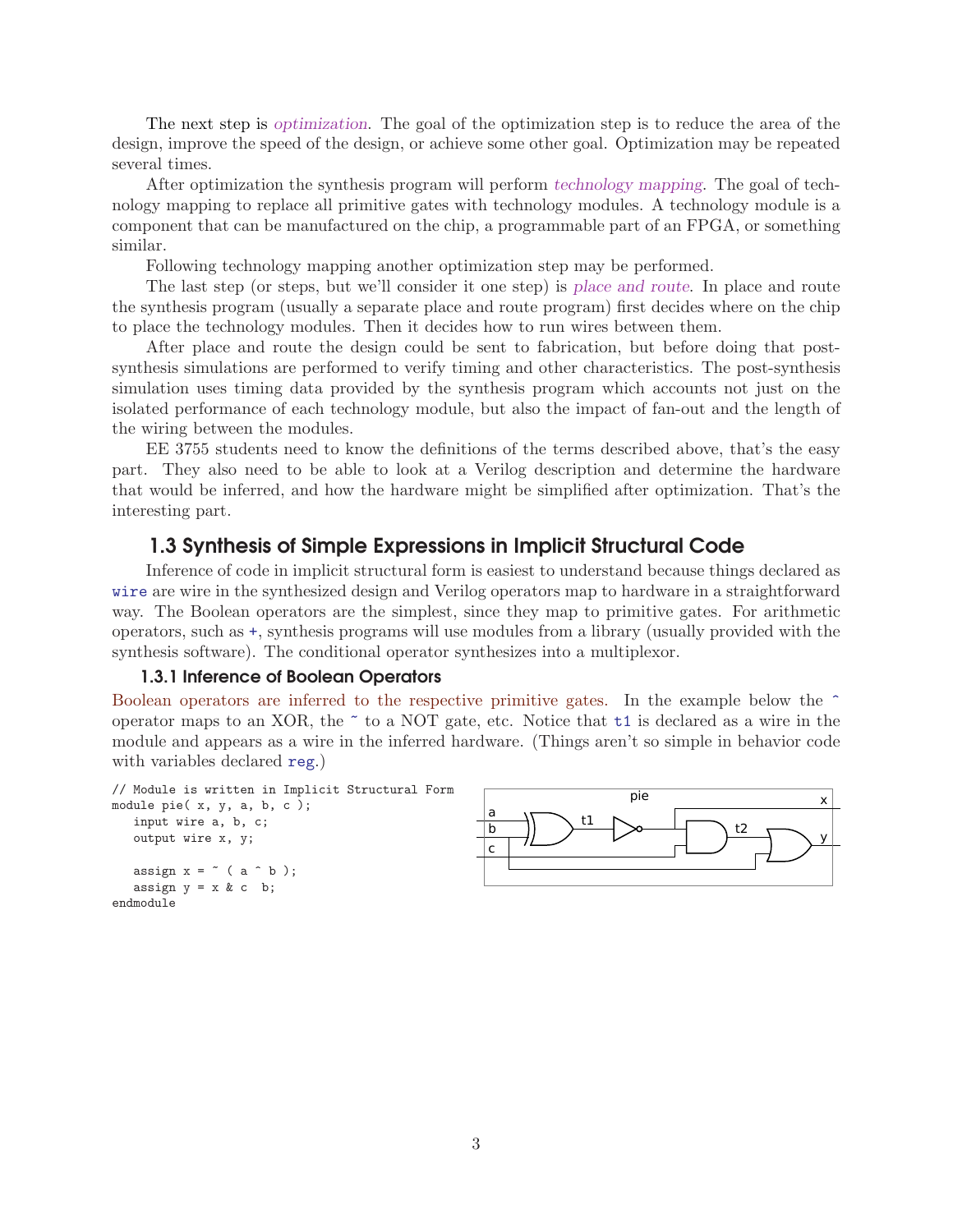The module below includes both instantiations and implicit structural logic. The illustration for the inferred hardware shows the instantiated modules as boxes even though hardware would be inferred for them too. A test or homework question should specify whether to show the logic inside of instantiated modules. For the example below the problem might read: Show the hardware that a synthesis program would infer for the module below. Show the instantiated modules as boxes.

```
module adder_r4_c3(sum,a,b);
  input wire [11:0] a, b;
  output wire [12:0] sum;
  wire [2:0] P, G, carry;
  wire [2:0] CO; // Unused.
  ripple_4_block ad0(sum[3:0], CO[0], a[3:0], b[3:0], carry[0]);
  ripple_4_block ad1(sum[7:4], CO[1], a[7:4], b[7:4], carry[1]);
  ripple_4_block ad2(sum[11:8], CO[2], a[11:8], b[11:8], carry[2]);
  gen_prop_4 gp0(G[0], P[0], a[3:0], b[3:0]);
  gen_prop_4 gp1(G[1], P[1], a[7:4], b[7:4]);
  gen_prop_4 gp2(G[2], P[2], a[11:8], b[11:8]);
  assign carry[0] = 1'b0;assign carry[1] = G[0];assign carry[2] = G[0] & P[1] | G[1];assign sum[12] = G[0] & P[1] & P[2] | G[1] & P[2] | G[2];
```






Arithmetic operators include the four basic operations, as well as comparisons. That is, the comparison in a == b is considered an arithmetic operator. When a synthesis program encounters an arithmetic operator it will substitute (or infer) a corresponding module from a library of arithmetic operators. Most synthesis programs come with such a library, and many let you substitute your own modules. The substituted modules, of course, must be synthesizable.

For our show-the-synthesized hardware problems it will be sufficient to show boxes for the modules performing arithmetic operations (see the borc example below).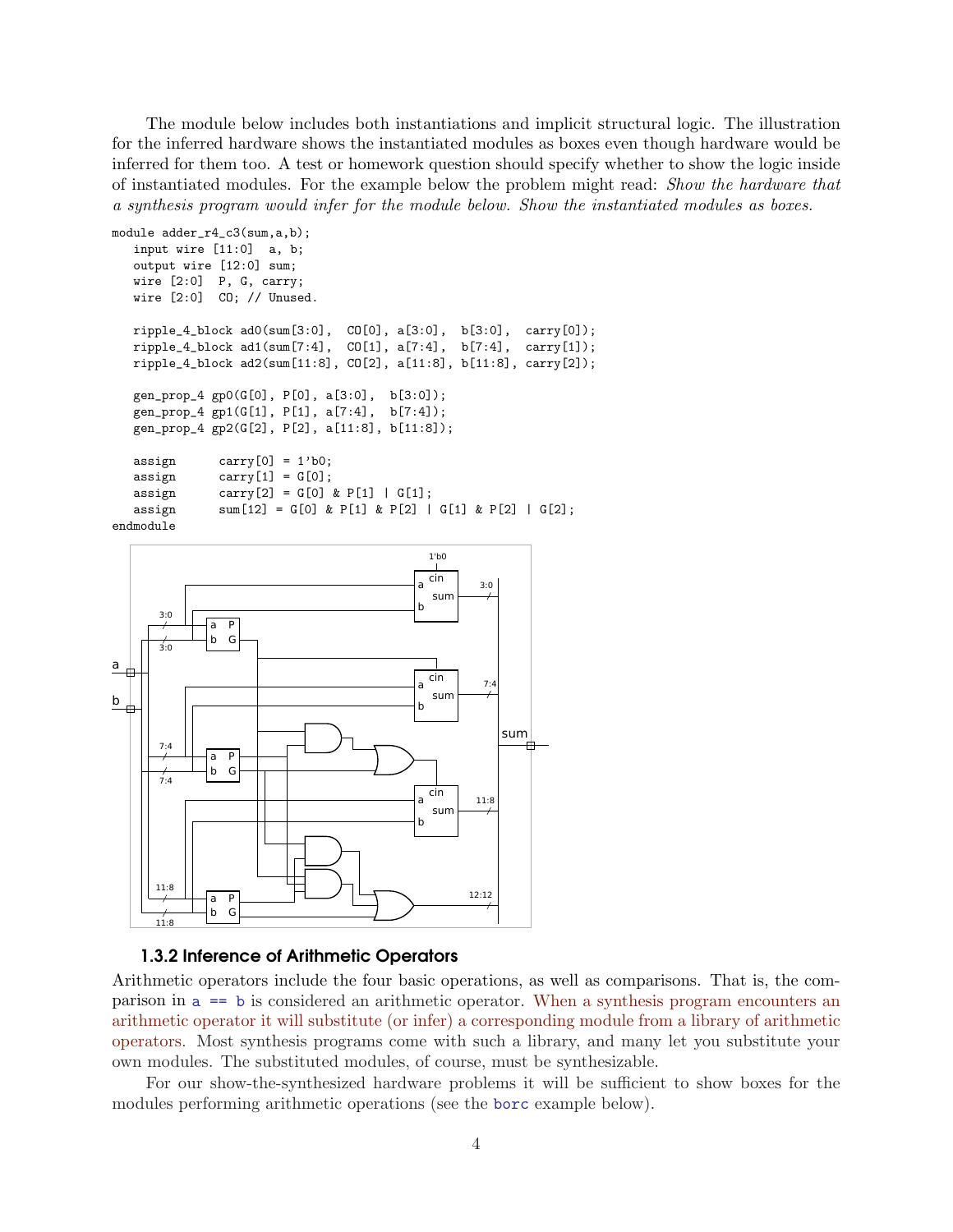The synthesis program too might leave the arithmetic modules as module instantiations (as opposed to showing, say, all the gates that make up the adder). This would make it easier for the synthesis program to optimize circuits containing multiple arithmetic operations.

### 1.3.3 Inference of the Conditional Operator  $(c \t2 a : b)$

The synthesis program will infer a multiplexor for the conditional operator. An expression of the form c ? a : b will synthesize to a two-input multiplexor, with one input connected to a and the other to b, the control input will connect to c.

When drawing diagrams of the inferred hardware we will show the multiplexor as a multiplexor. As with arithmetic operations, this is both for clarity and as a reminder that the synthesis program too might not replace these modules with gates until after it has made an optimization pass.

Here is a module using the conditional operator and addition:

```
module addborc(x, a, b, c, d);
   input wire [15:0] a, b, c;
   input wire d;
   output wire [15:0] x;
   wire [15:0] t;
   assign t = d ? b : c;
   assign x = a + t;
endmodule
```


Often the conditional operator includes a comparison, for example,  $a \leq b$  ? c : d. That, of course, is handled by connecting a and b to a comparison unit.

## 1.4 Synthesis of Combinational Logic from Behavioral Code

This section describes how combinational logic is inferred from behavioral Verilog code. The Verilog code must be in a synthesiable form suitable for combinational logic, that form is described in the next section. That is followed by a description of the kind of hardware that is inferred for various pieces of code.

#### 1.4.1 Restrictions on Verilog Code to Synthesize Combinational Logic

Behavioral code following the rules below (and additional rules, because the list is not complete) will synthesize into combinational logic.

- The code must be in an always block.
- The sensitivity list must not contain a posedge or negedge.
- The sensitivity list must explicitly list all referenced live-in variables, or consist of a  $*$  which does the same thing.
- A variable must either be always assigned in a block, or never assigned in a block.

There are other restrictions which apply to things not covered in class, such as wait statements or the use of event controls, like @, within a block. Additional restrictions will be given in the sections that follow.

The module below follows these rules:

```
// Will synthesize to combinational logic.
module pie( x, y, a, b, c );
   input wire a, b, c;
   output reg x, y;
   always @( a or b or c )
     begin
        x =  ( a   b  );
```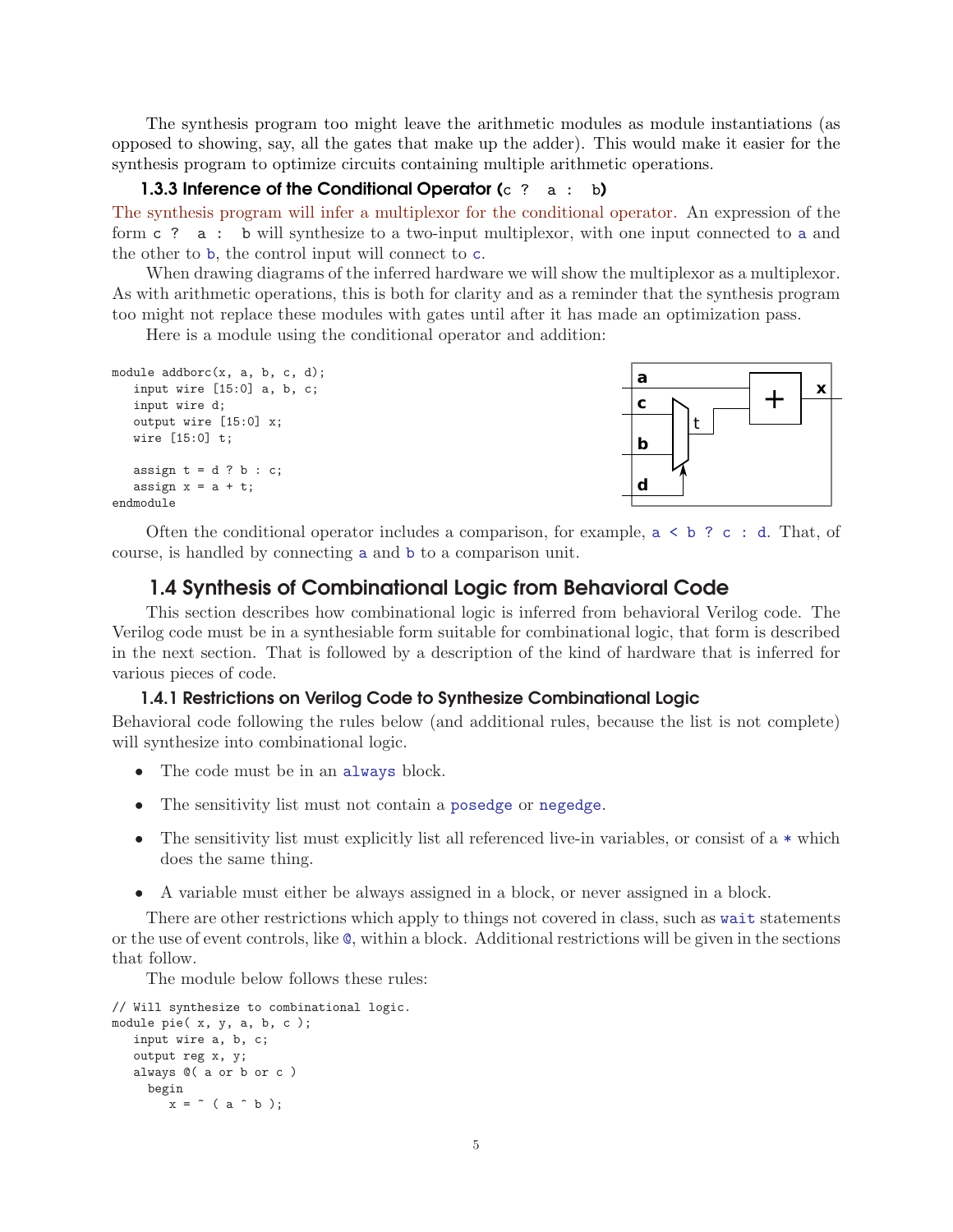```
y = x & c \mid b;end
endmodule
```
Here is how the code above follows the rules: The behavioral code is in an always block. (As opposed to an initial block.) The sensitivity list (the stuff after the @) does not have an edge trigger, and does list each live-in variable that has been used, a, b, and c. (The variable x is referenced but it is not live in because its value is assigned before it is used.) Both x and y are always assigned.

In contrast, the module below breaks some of these rules and so will not synthesize to combinational logic:

```
// Will NOT synthesize to combinational logic.
module pie( x, y, a, b, c );
   input wire a, b, c;
   output reg x, y;
   always @( a or b )
     begin
        x = \text{``} (a \text{ 'b)};
        if ( c ) y = x & c \mid b;
     end
endmodule
```
Here is how the code above violates the rules: The sensitivity list omits c. The variable y is only sometimes assigned. The synthesis program might reject this code for the incomplete sensitivity list. Even if that were corrected, the conditional assignment would result in a latch being used for y. Synthesis of latches is beyond the scope of EE 3755 (but edge-triggered flip-flops are part of the course).

#### 1.4.2 Inference of Simple Assignments, and the Handling of Variables Declared  $\text{reg}$

For procedural code consisting of assignments, such as the code below, the method to determine the inferred hardware is the same as the method used for implicit structural code. The one thing to take notice of is that a variable declared reg in Verilog does not synthesize into a register when code is in this form. (If it did it wouldn't be combinational logic.) Instead of being synthesized into a register the variable will be synthesized into one or more wires.

Consider again the behavioral pie module below.

```
a
                                                         b
                                                          c
                                                                                                             x
                                                                                                             y
                                                                        t1 \rightarrow t2pie
module pie( x, y, a, b, c );
   input wire a, b, c;
   output reg x, y;
   always @( a or b or c )
     begin
        x = \text{``} (a \text{ 'b)};
        y = x & c \mid b;end
```
endmodule

Notice that x and y are declared reg but they appear as wire. In this case there is exactly one wire for each reg. If there are loops then a reg can synthesize into multiple wires.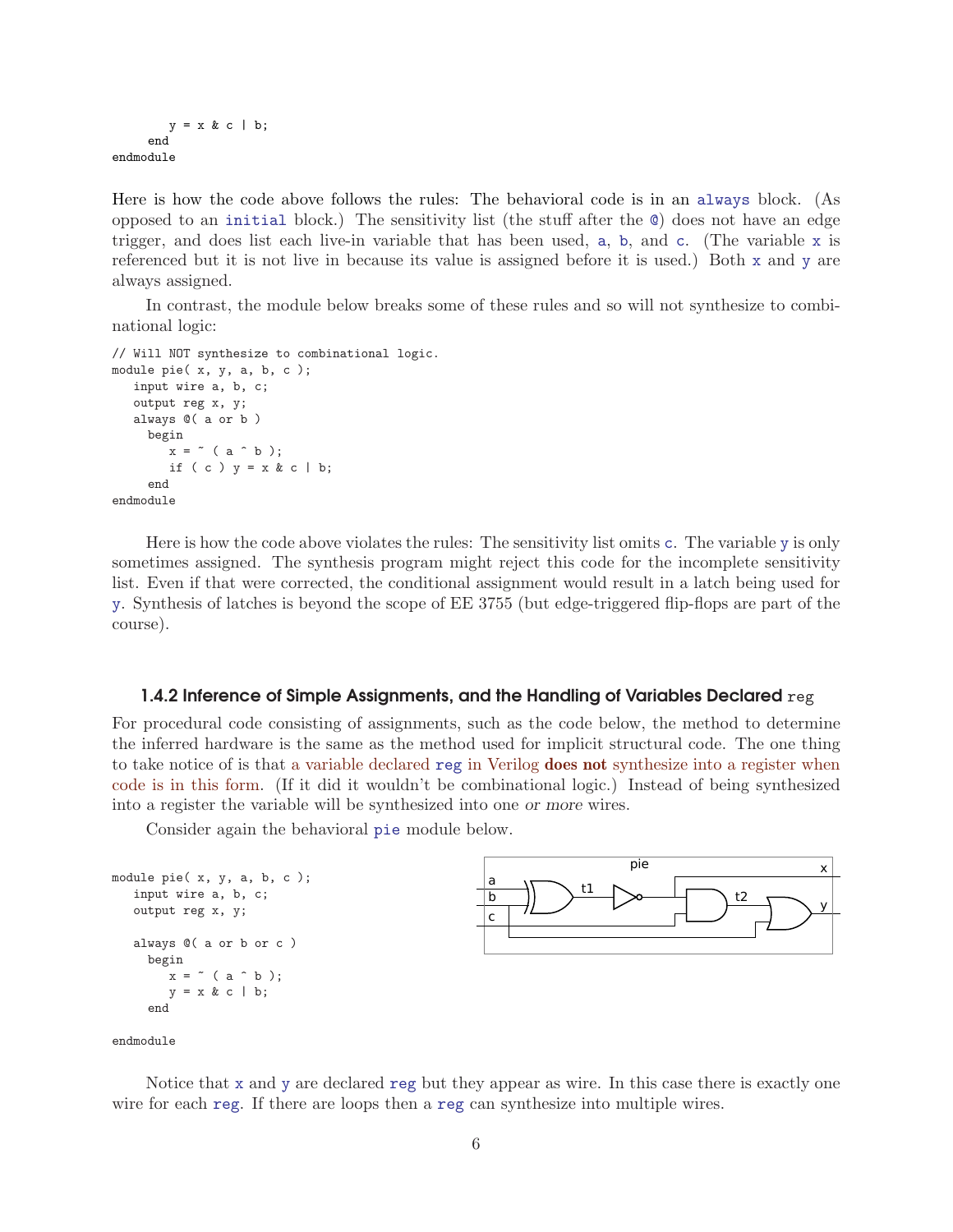## 1.4.3 Inference of if Statements

One or more multiplexors will be inferred for an if statement in behavioral code. To be exact, there will be one multiplexor for each distinct register assigned in the if or else part. One mux input is for the value produced in the if part, the other is for the value produced in the else part. If no value is produced then the value before the if is used.

In the example below there are two if statements. In the first if statement t is assigned in both the if and else parts, and so both multiplexor inputs come from value assigned inside the respective parts. In the second if statement there is no else part (which is the same as an else part in which t was not assigned). So for the second mux the condition-false (top) input to the mux is the "old" value of t. Also notice that a comparison unit is used to provide the condition for the mux.

```
module addborch(x, a, b, c, d);input wire [15:0] a, b, c;
  input wire d;
  output reg [15:0] x;
  reg [15:0] t;
  always @ ( a or b or c or d ) begin
     if (d) t = b; else t = c;
     if (a < 8) t = t + 12;
     x = a + t;end
endmodule
```


#### 1.4.4 Inference of case Statements and Multiple if Statements

For a case statement with consecutive case constants the synthesis program will infer a multiplexor. For an example, see the imult\_ord\_radix\_4 in the sequential logic section below.

Though each if statement will be inferred as a two-input multiplexor, under the right conditions an optimization pass can combine these into a single multiplexor.

#### 1.4.5 Inference of Iteration Constructs (Loops)

Iteration constructs include for and repeat. For these to be synthesizable the number of iterations must be a constant (that is the same every time the simulation is run) and the synthesis program must be able to figure out that constant.

For example,  $for(i=0; i\leq 10; i=i+1)$  is fine. However the example below won't synthesize because the synthesis program does not know the value of myluckynumber.

```
// Won't synthesize because of myluckynumber
module simple(x,myluckynumber,a);
   input wire [7:0] myluckynumber;
   input wire [15:0] a;
   output reg [15:0] x;
   integer i;
   always @( a ) begin
     x = 0;
      for ( i=0; i myluckynumber; i=i+1 ) x = x + a;
   end
endmodule
```
If you need to synthesize something like the module above and there is a reasonable maximum to the number of iterations, you can guard the loop body with an if: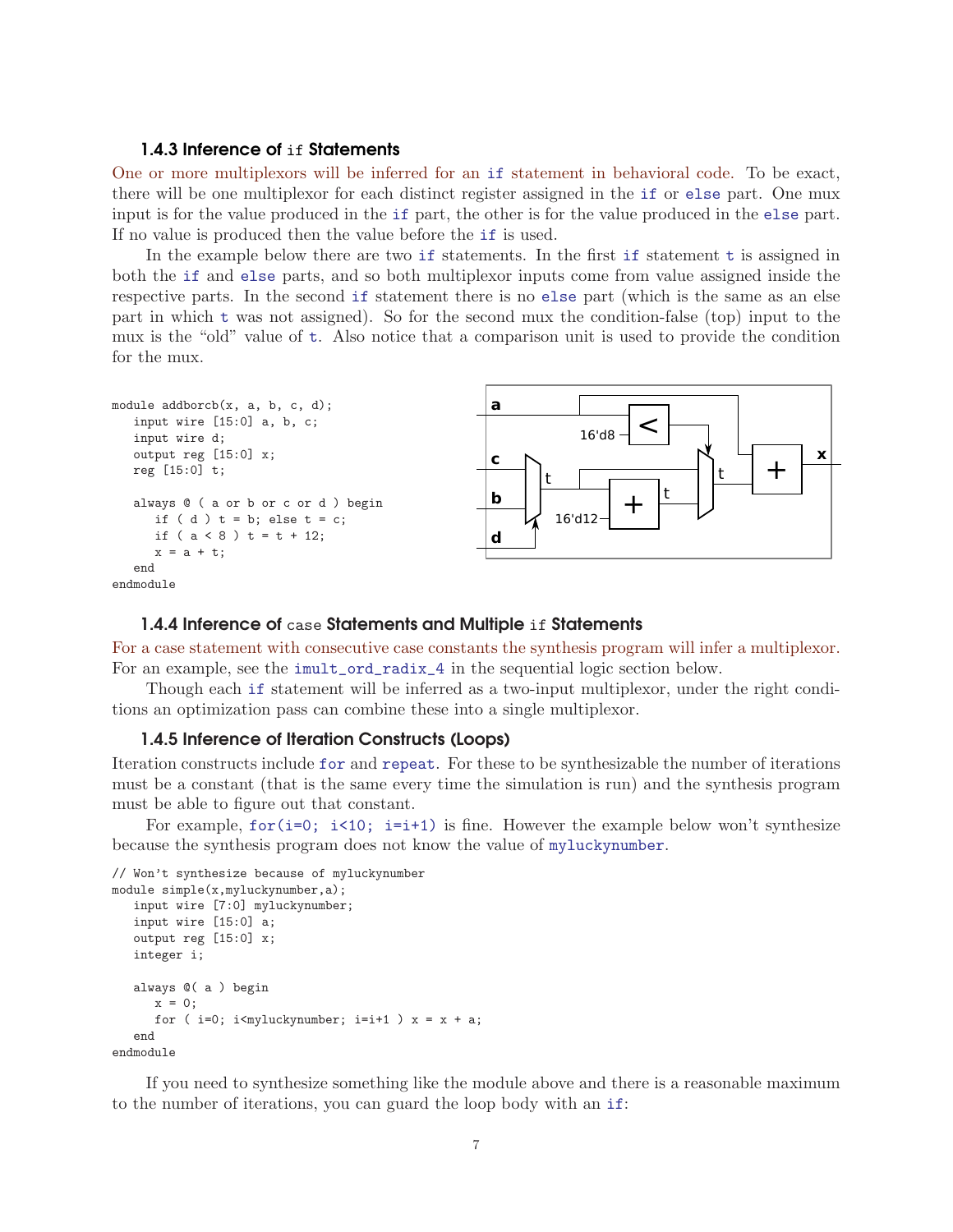```
// Will synthesize.
module var_iter(x,myluckynumber,a);
  input wire [7:0] myluckynumber;
  input wire [15:0] a;
  output reg [15:0] x;
  parameter MAX_LUCKY = 15;
  integer i;
  always @( a ) begin
     x = 0;for (i=0; i<MAX_LUCKY; i=i+1) if (i < myluckynumber) x = x + a;
  end
endmodule
```
To determine the what hardware will be inferred for a loop just duplicate the loop body by the number of iterations, and make the loop variable (i in the example above) a constant in each body. (Duplicating the body of a loop is called loop unrolling and is an important technique in code optimization which you might see in other courses.) For example, consider:

```
module the_hard_way(x,a,b);
   input wire [3:0] a, b;
   output reg x;
   integer i;
   always @( a or b )
     begin
        x = 0;for (i=0; i<4; i=i+1) x = x | ( a[i] \hat{b} b[i] );
        x = \tilde{x};
     end
endmodule
```
The number of iterations is 4. So to the synthesis program this is equivalent to:

```
module the_hard_way_unrolled(x,a,b);
   input wire [3:0] a, b;
   output reg x;
   always @( a or b )
     begin
        x = 0; // Note: The synthesis program unrolls the loop, not you.
        x = x \mid (a[0] \cap b[0]);
        x = x \mid (a[1] \cap b[1]);
        x = x \mid (a[2] \cap b[2]);
        x = x \mid (a[3] \cap b[3]);
        x = \alpha x;end
endmodule
```
The inferred hardware (before optimization) will be: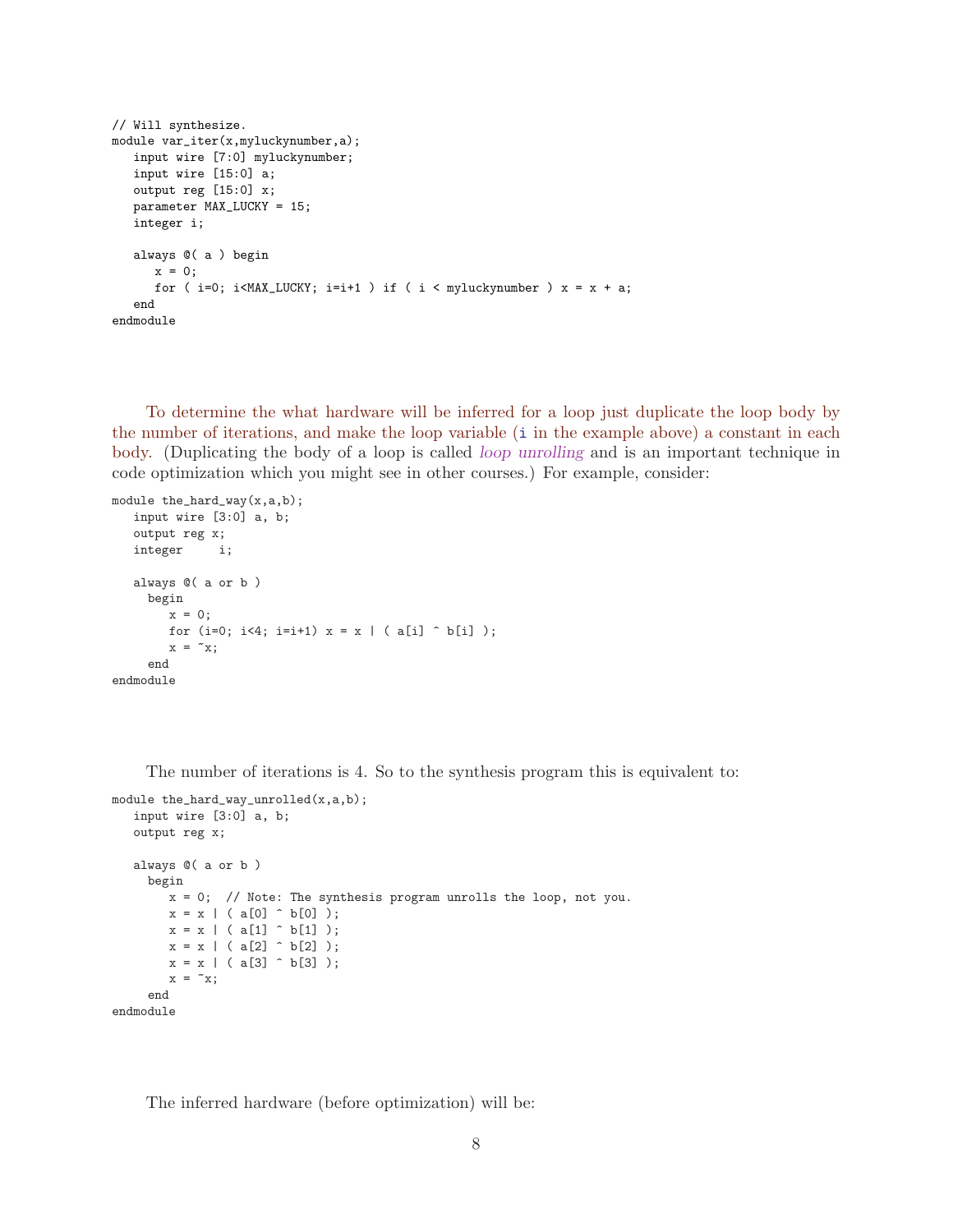

Here are some important things to observe about this example:

- The variable i has been replaced by constants, in this example the bit positions for a and b.
- For each time x was assigned a wire was synthesized.
- This module is practical because the number of iterations was small. If it were, say, 100,000, the cost of the hardware would be too high.
- Some optimizations can be applied, most obviously eliminating the leftmost OR gate.

The example below is a little more complex, including multiple if statements inside the loop body.

```
module compare(gt, lt, a, b);
  input wire [3:0] a, b;
  output reg gt, lt;
  integer i;
  always @( a or b ) begin
     gt = 0; lt = 0;
     for (i=3; i>=0; i=i-1) if ( !gt && !lt ) begin
        if (a[i] < b[i]) It = 1;if ( a[i] > b[i] ) gt = 1;
      end
  end
endmodule
```


П

In the example above notice that gt and lt are not live-in and so they don't need to be listed in the sensitivity list.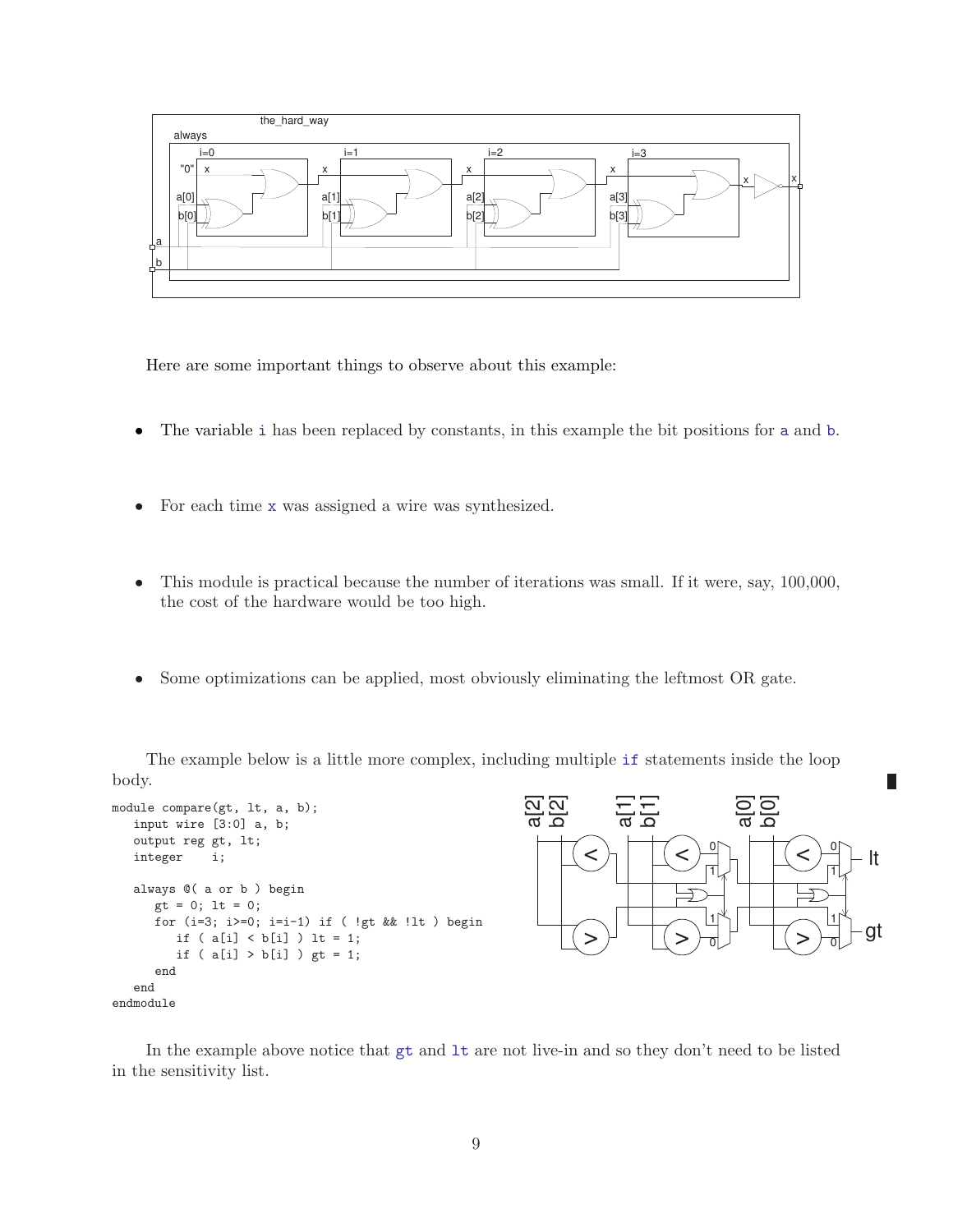# 1.5 Synthesis of Sequential Logic

Sequential logic (logic which includes a clock and edge-triggered registers or flip flops) is inferred for behavioral Verilog in the following form:

- The code must be in an always block.
- The sensitivity list must contain a posedge or a negedge and nothing else.

There are other restrictions which apply to things not covered in class, such as wait statements or the use of event controls, like @, within a block.

For code in this form an edge-triggered register will be inferred for each live-out variable assigned in the always block. If a variable is conditionally assigned then either an enable signal or a multiplexor will be used.

The example below shows a simple count down timer. Variable bit is live out because it is used to determine the value of ready and as an if condition, and so a register is inferred for it. Because it is not always assigned an enable signal is generated. The inferred logic for the if/else chain has simplified from two multiplexor to one, this is possible because of the enable signal.





The example below is more complex, but follows the same rules. Notice here that mb is assigned but because it is not live-out, no register is synthesized for it.

module imult\_ord\_radix\_4(product,ready,multiplicand,multiplier,start,clk);

```
input wire [15:0] multiplicand, multiplier;
input wire start, clk;
output reg [31:0] product;
output wire ready;
reg [4:0] bit;
assign ready = !bit;
// cadence translate_off
initial bit = 0;
// cadence translate_on
wire [17:0] multiplicand_X_1 = \{2'b0, multiplicand};
wire [17:0] multiplicand_X_2 = \{1'b0, \text{multiplied}, 1'b0\};wire [17:0] multiplicand_X_3 = multiplicand_X_2 + multiplicand_X_1;
```